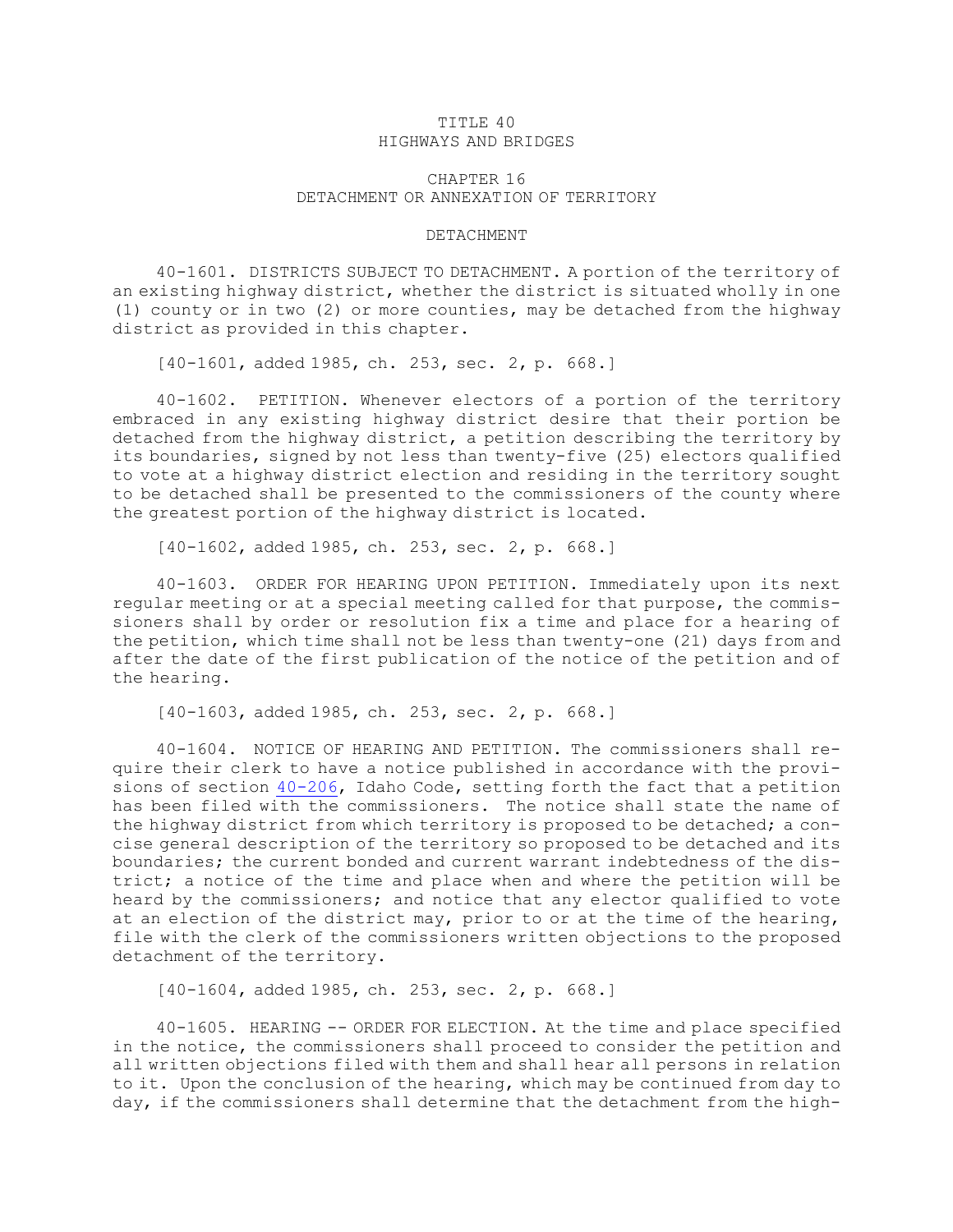way district of the territory described in the petition is practicable and to the best interests of the territory and of the highway district, they shall enter an order directing that the question of the detachment of the territory be submitted to the qualified electors of the district at an election to be held within the district on a date authorized in section [34-106](https://legislature.idaho.gov/statutesrules/idstat/Title34/T34CH1/SECT34-106), Idaho Code, which is not less than thirty (30) days from and after the date of the order.

[40-1605, added 1985, ch. 253, sec. 2, p. 669; am. 2009, ch. 341, sec. 86, p. 1044.]

40-1606. ELECTION OFFICERS AND POLLING DISTRICTS -- NOTICE OF ELECTION. The county clerk shall appoint judges for the election; the commissioners shall by order establish polling places; and the county clerk shall provide notice of the election in accordance with the provisions of section [34-1406](https://legislature.idaho.gov/statutesrules/idstat/Title34/T34CH14/SECT34-1406), Idaho Code. The notice shall state the date and purpose of the election, the boundaries of the territory proposed to be detached from the highway district, the places of holding the election, the various polling districts if the election is to be held in more than one (1) place, the qualifications required of voters, and the hours during which the polls shall be open.

[40-1606, added 1985, ch. 253, sec. 2, p. 669; am. 2009, ch. 341, sec. 87, p. 1045.]

40-1607. ELECTION PROCEDURE. The qualifications of voters at the elections, the conduct of elections, the counting of the votes, the return of the ballots, and the payment of expenses of the election shall be as prescribed in [title](https://legislature.idaho.gov/statutesrules/idstat/Title34/) 34, Idaho Code.

[40-1607, added 1985, ch. 253, sec. 2, p. 669; am. 2009, ch. 341, sec. 88, p. 1045.]

40-1608. ORDER DECLARING TERRITORY DETACHED. If upon the canvass of the returns of the election the commissioners shall find that <sup>a</sup> majority of the votes cast in the district are in favor of the detachment from the highway district of the territory embraced in the proposal for detachment, they shall immediately make and enter an order declaring that territory detached from the district to the extent and for the purposes set forth.

[40-1608, added 1985, ch. 253, sec. 2, p. 669.]

40-1609. EFFECT OF DETACHMENT OF TERRITORY -- APPORTIONMENT OF IN-DEBTEDNESS. The detachment of territory from the district shall be deemed to relate only to the operations of the district subsequent to the order of detachment. Territory detached and all taxable property in that territory shall be and remain liable for the proportionate share of all bonded, warrant, and other indebtedness incurred by the district prior to the time of detachment. The proportionate share of the indebtedness of the district incurred prior to the order of detachment to be borne by the detached territory is hereby established and shall be determined and computed as follows:

(1) The highway district commissioners shall, at the meeting at which an order of detachment is made, compute the total aggregate market value for assessment purposes of the property within the district for the preceding year, and shall separately compute the total aggregate market value for as-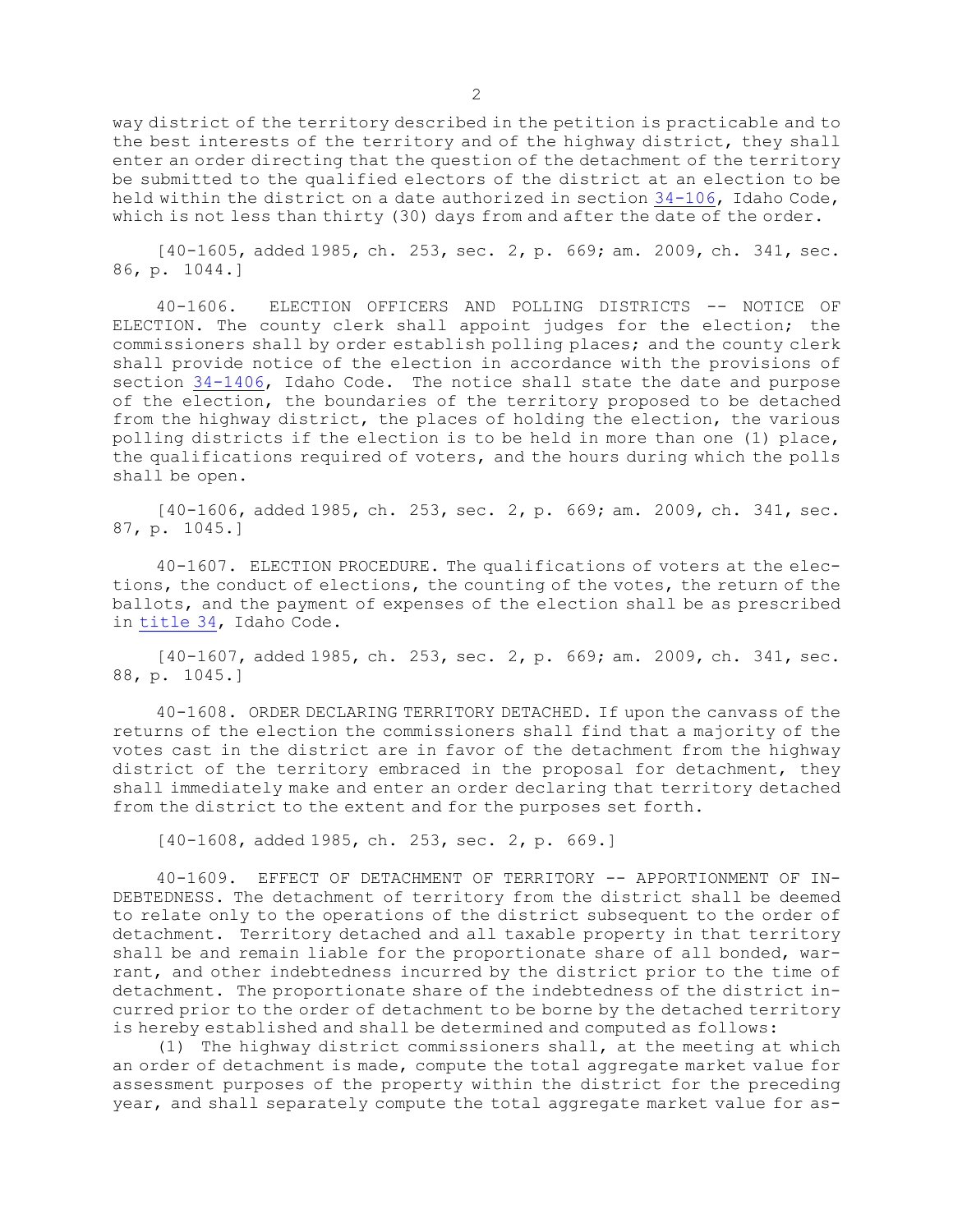sessment purposes for the preceding year of all the property within the territory detached from the district.

(2) The highway district commissioners shall compute and determine as of the date of the order of detachment the cash and solvent credits owing to the district and the value of the highway equipment and other personal property owned by it at the time of the detachment of territory, all of which property shall be retained by the district.

(3) The proportion of the outstanding indebtedness of the district incurred prior to the withdrawal of territory for which the withdrawn territory shall be and remain liable is the proportion that the aggregate market value for assessment purposes of the property within the withdrawn territory bears to the market value for assessment purposes of the property within the entire highway district as shown by the assessment rolls of the preceding year, less credit for the proportionate share or interest of the withdrawn territory in the cash, solvent credits, and personal property of the district, that share being based upon the proportion that the market value for assessment purposes of the property within the detached territory for the preceding year bears to the market value for assessment purposes of the total property within the entire district for the year.

[40-1609, added 1985, ch. 253, sec. 2, p. 670.]

40-1610. DETACHED TERRITORY SUBJECT TO COUNTY LEVIES. After the detachment of any territory from <sup>a</sup> highway district the property within the detached portion shall be subject to taxation by the county for highway and other purposes to the same extent precisely as if it had never been included in the highway district.

[40-1610, added 1985, ch. 253, sec. 2, p. 670.]

40-1611. VALIDITY OF OUTSTANDING BONDS AND WARRANTS NOT AF-FECTED. Nothing in this chapter shall be construed as impairing the validity of any bonds or warrants of <sup>a</sup> highway district outstanding at the time of the detachment of any territory.

[40-1611, added 1985, ch. 253, sec. 2, p. 670.]

## ANNEXATION

40-1614. TERRITORY DISANNEXED FROM ANOTHER COUNTY OR ADJACENT TO AN EX-ISTING HIGHWAY DISTRICT AND WITHIN THE COUNTY. Any area not within <sup>a</sup> highway district, but within <sup>a</sup> territory previously detached from <sup>a</sup> county and annexed to another county, and adjacent to <sup>a</sup> highway district organized before annexation and situate wholly within the county to which the territory has been annexed, and any area not within <sup>a</sup> highway district, which is adjacent to an existing highway district and situate wholly within the county within which the highway is located, may be added to, and included in, the highway district upon the approval of its highway commissioners and the order of the commissioners of the county in which the highway district is situated.

[40-1614, added 1985, ch. 253, sec. 2, p. 671.]

40-1615. PETITION FOR ANNEXATION. (1) The proceedings for inclusion shall be initiated by petition of twenty per cent (20%) of the qualified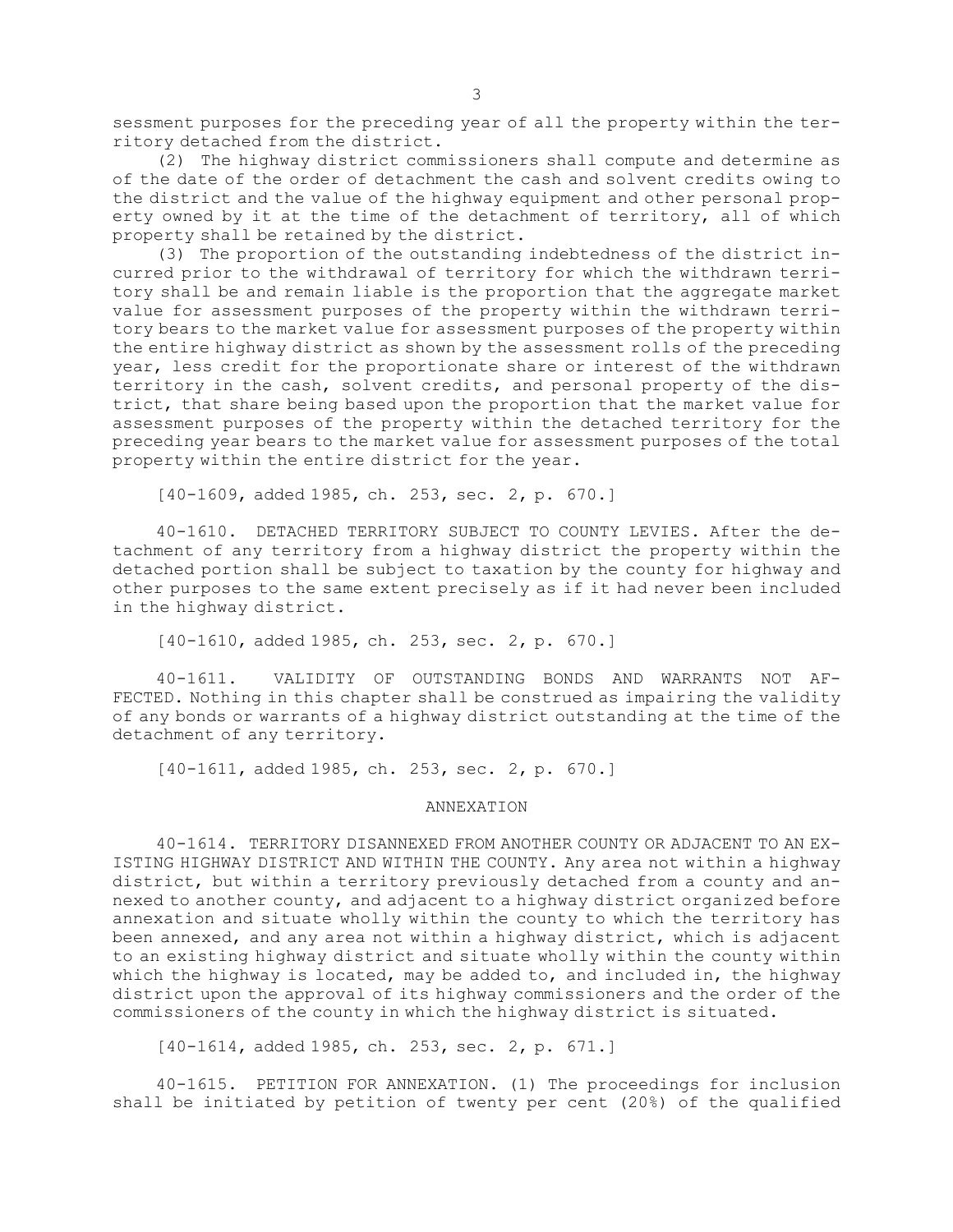electors in the area proposed to be annexed to and included within the highway district. The petition shall accurately describe the boundaries of the area to be annexed, and shall state the name and identify the highway district to which the annexation is sought, and shall be accompanied by <sup>a</sup> map showing and distinguishing the boundaries of the highway district and the boundaries of the area proposed to be annexed to the highway district.

(2) Proposals for the annexation of territory consisting entirely of public lands, or of <sup>a</sup> combination of public lands and privately held lands but which have no qualified electors to initiate <sup>a</sup> petition, may be initiated by petition of the highway commissioners of the district to which the proposed annexation is to be made.

[40-1615, added 1985, ch. 253, sec. 2, p. 671.]

40-1616. REQUIRED EXHIBITS IN CONNECTION WITH PETITION. The petition, accompanied by <sup>a</sup> map and also by <sup>a</sup> certified copy of <sup>a</sup> resolution of the highway commissioners of the highway district approving and consenting to the inclusion and annexation shall be filed with the clerk of the commissioners.

[40-1616, added 1985, ch. 253, sec. 2, p. 671.]

40-1617. HEARING ON PETITION -- NOTICE. Upon the filing of petitions, the commissioners shall fix <sup>a</sup> time for hearing the petition and shall cause <sup>a</sup> notice to be published in accordance with the provisions of section [40-206](https://legislature.idaho.gov/statutesrules/idstat/Title40/T40CH2/SECT40-206), Idaho Code, and shall describe the area proposed to be annexed to the highway district.

[40-1617, added 1985, ch. 253, sec. 2, p. 671.]

40-1618. OBJECTIONS TO PETITION -- HEARING. Any qualified elector in the area to be annexed, and any qualified elector of the highway district, may file objections to the petition and may be heard at the hearing. Objections must be filed prior to or at the time of the hearing.

[40-1618, added 1985, ch. 253, sec. 2, p. 671.]

40-1619. APPROVAL OR REJECTION OF PETITION. Upon the hearing of the petition the commissioners may approve or reject the petition. The commissioners, upon the approval of the highway commissioners, may modify the area described in the petition.

[40-1619, added 1985, ch. 253, sec. 2, p. 671.]

40-1620. ORDER OF ANNEXATION. If the commissioners shall find that the annexation by the highway district is for the best interests of the highway system in the county, then the commissioners shall order that the area, or any modifications of it made by the commissioners, shall be annexed to the highway district, and an order shall be entered in the minutes of the commissioners, and the area shall then constitute and be <sup>a</sup> part of the highway district.

[40-1620, added 1985, ch. 253, sec. 2, p. 672.]

40-1621. FILING OF CERTIFIED COPIES OF ORDER. The commissioners shall cause one (1) certified copy of the order to be filed for record in the of-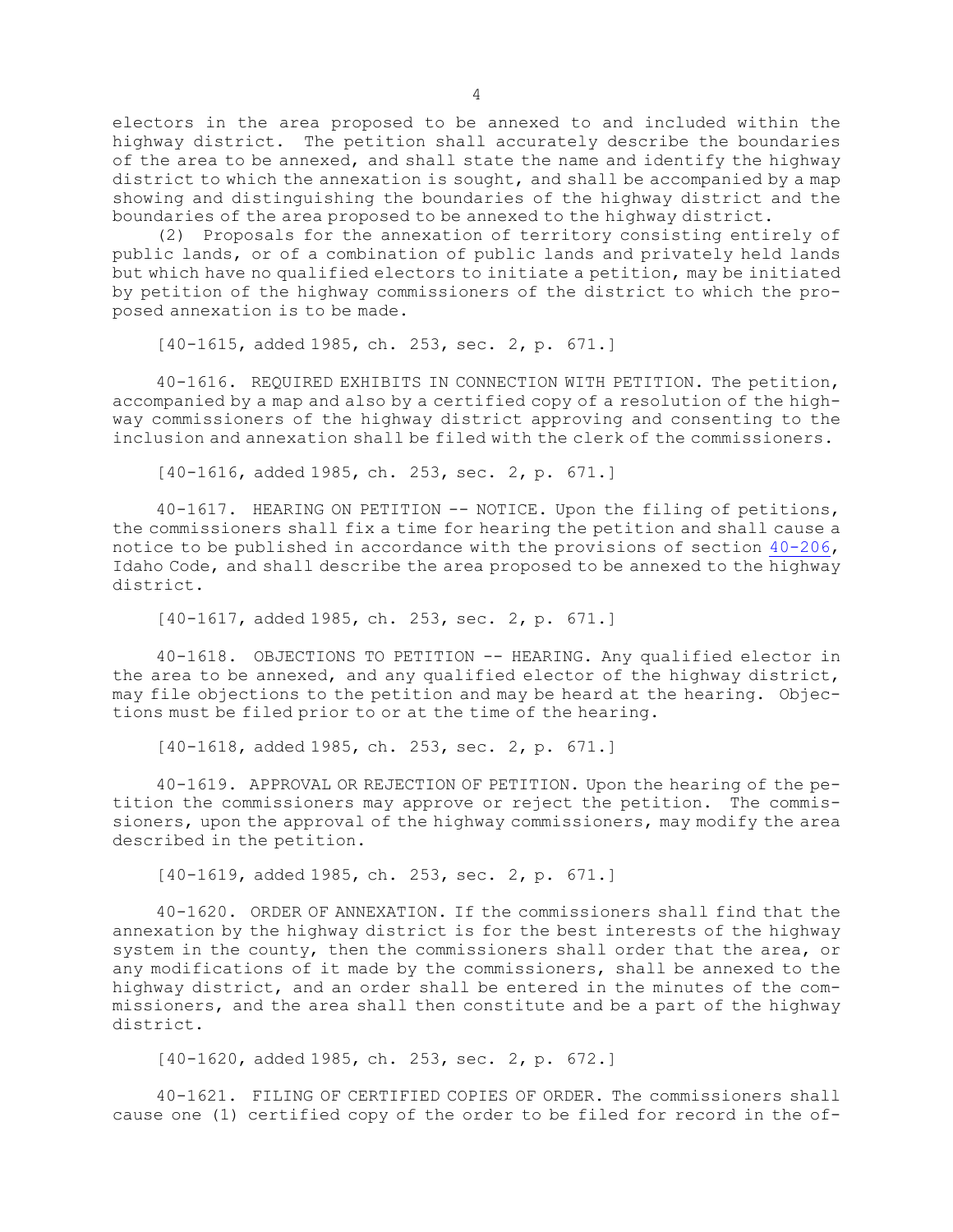fice of the county recorder of the county in which the highway district is situate, and shall transmit <sup>a</sup> certified copy of the order to the highway commissioners of the highway district to which the area is annexed.

[40-1621, added 1985, ch. 253, sec. 2, p. 672.]

40-1622. EFFECT OF ANNEXATION. The area annexed to the highway district shall be placed by the highway commissioners of the district into the subdistrict or subdistricts of the district as they shall determine and shall be subject to taxation for the payment of all of the outstanding obligations of the district existing at the time of annexation, and subject to taxation as all other lands of the district for the operation of the highway system of the district.

[40-1622, added 1985, ch. 253, sec. 2, p. 672.]

40-1623. CONTESTING PROCEEDINGS -- TIME LIMIT. After the order of annexation is made by the commissioners, the validity of the proceedings shall not be affected by any defect in the petition or in the number or qualification of its signers, and no action shall be commenced or maintained or defense made affecting the validity of the annexation after six (6) months from and after the making and entering of the order by the commissioners.

[40-1623, added 1985, ch. 253, sec. 2, p. 672.]

40-1624. ANNEXATION OF CONTIGUOUS TERRITORY. Additional territory adjoining <sup>a</sup> highway district and lying contiguous with and within one (1) or more counties may be added to and be included in the district, by the affirmative vote of <sup>a</sup> majority of the qualified electors of the additional territory voting on the question at an election held for that purpose, which vote shall be taken at an election on <sup>a</sup> date authorized in section [34-106](https://legislature.idaho.gov/statutesrules/idstat/Title34/T34CH1/SECT34-106), Idaho Code. Additional territory shall not be annexed to or included in the district unless annexation and inclusion shall be first approved by the commissioners of the county in which the area proposed to be annexed is located if it shall be deemed to be in the best public interest, and by the highway district commissioners of the existing district by resolution, entered on their minutes prior to the election on the question of annexation.

[40-1624, added 1985, ch. 253, sec. 2, p. 672; am. 2009, ch. 341, sec. 89, p. 1045.]

40-1625. ELECTION DATE WHERE TERRITORY LIES IN MORE THAN ONE COUNTY. Where territory to be annexed lies in more than one (1) county the election shall be held on the same day as it is mutually determined by agreement between the commissioners of both counties concerned on <sup>a</sup> date authorized in section [34-106](https://legislature.idaho.gov/statutesrules/idstat/Title34/T34CH1/SECT34-106), Idaho Code.

[40-1625, added 1985, ch. 253, sec. 2, p. 672; am. 2009, ch. 341, sec. 90, p. 1045.]

40-1626. PETITION FOR ELECTION -- ELECTION. The election shall be conducted in accordance with the general election laws of the state. <sup>A</sup> petition for the election shall be initiated by not less than twenty-five (25) property owners, or all property owners if there are less than twenty-five (25)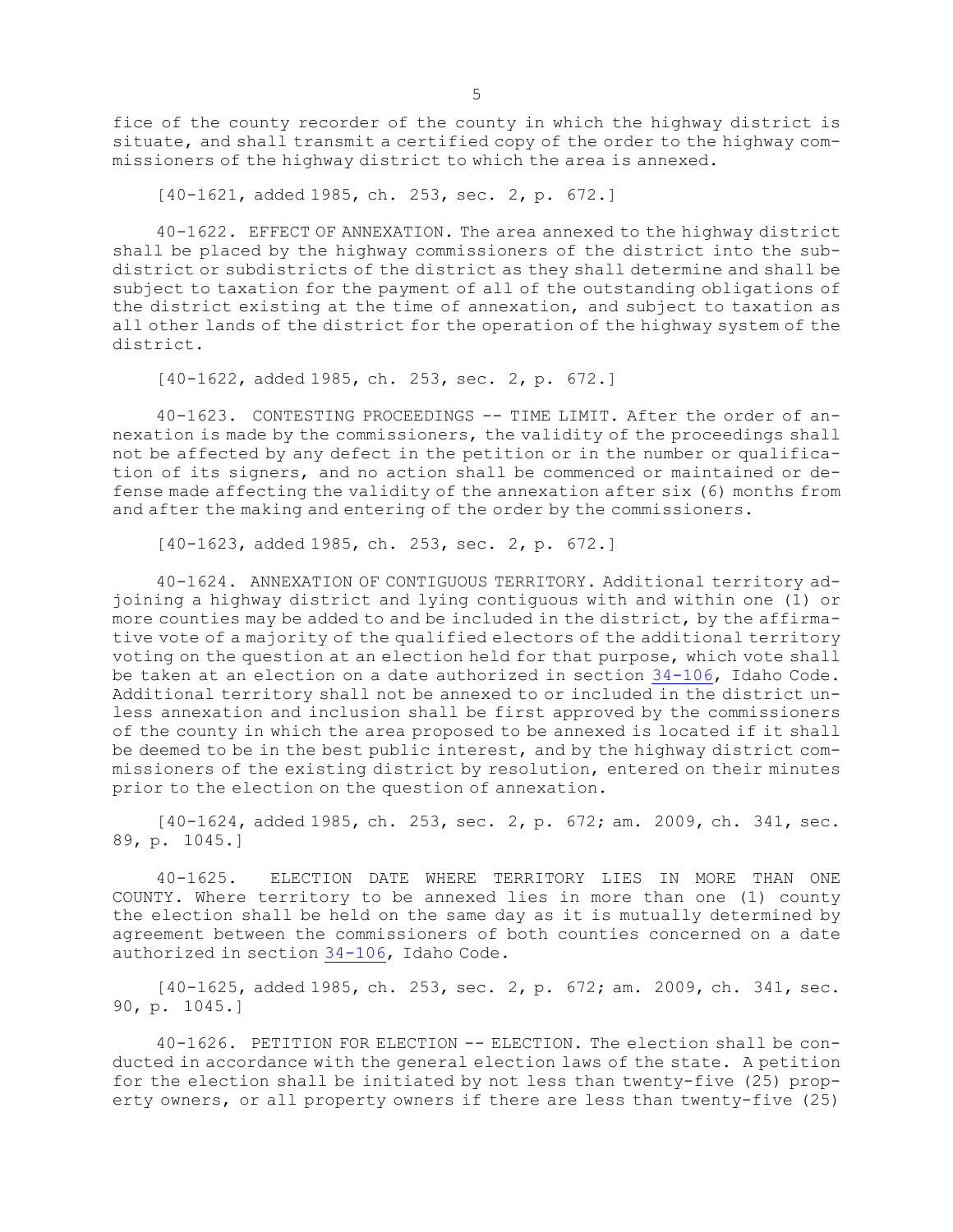in the proposed area to be annexed. The proposed area to be annexed shall be set forth with clarity as to be specifically identified by <sup>a</sup> map of the area. The petition upon being signed shall be submitted to the commissioners of the highway district and to the commissioners concerned. The petition shall, within thirty (30) days after presentment, be either approved or rejected by the recorded motion of the commissioners in their minutes. Upon the petition being approved by the commissioners of the county in which the territory or <sup>a</sup> part is situated and the commissioners of the highway district, <sup>a</sup> certified copy of the petition, together with <sup>a</sup> certified copy of the resolution of the highway commissioners approving the petition for annexation and with the proposed election precinct boundaries and polling place, shall within ten (10) days be transmitted by the highway commissioners to the county clerk of the county or counties, in which the territory to be annexed lies. The commissioners in the county in which the territory lies shall then within sixty (60) days fix <sup>a</sup> time for the election on <sup>a</sup> date authorized in section [34-106](https://legislature.idaho.gov/statutesrules/idstat/Title34/T34CH1/SECT34-106), Idaho Code. The commissioners and county clerk shall do all things necessary for the holding of an election in conformity with the general election laws of the state. Upon the election being had the result shall be canvassed, declared and the result certified by the commissioners.

[40-1626, added 1985, ch. 253, sec. 2, p. 672; am. 2009, ch. 341, sec. 91, p. 1046.]

40-1627. MAJORITY VOTE REQUIRED APPROVING ANNEXATION -- ACTION OF COM-MISSIONERS. If, after canvassing the election, <sup>a</sup> majority of the qualified electors of the additional territory voting are in favor of the annexation, then the commissioners must order that the additional area shall be annexed to the highway district and an order shall be entered in their minutes, and the area shall then constitute and be <sup>a</sup> part of the highway district. Where the area to be annexed lies in <sup>a</sup> county other than the county in which the election was held, duplicate copies of the result of the election, copy of the canvass and order annexing the area to the highway district shall be immediately transmitted by the county clerk of the county in which the election was held to the county clerk of the county in which the highway district lies, and shall be immediately approved by the commissioners and recorded in their minutes.

[40-1627, added 1985, ch. 253, sec. 2, p. 673.]

40-1628. CERTIFICATION BY COMMISSIONERS OF ORDER APPROVING ANNEXA-TION. The commissioners shall file one (1) certified copy of the order for record in the office of the county recorder of the county in which the highway district is situated, and shall transmit <sup>a</sup> certified copy of the order to the commissioners of the highway district of which the area is annexed.

[40-1628, added 1985, ch. 253, sec. 2, p. 673.]

40-1629. TAXATION OF ANNEXED AREA FOR OUTSTANDING OBLIGATIONS. Upon annexation, the area next to the highway district shall be and become <sup>a</sup> part of it and shall be subject to taxation for the payment of all the outstanding obligations of the district existing at the time of annexation, and be subject to taxation as all other lands of the district for the operation of the highway system of the district.